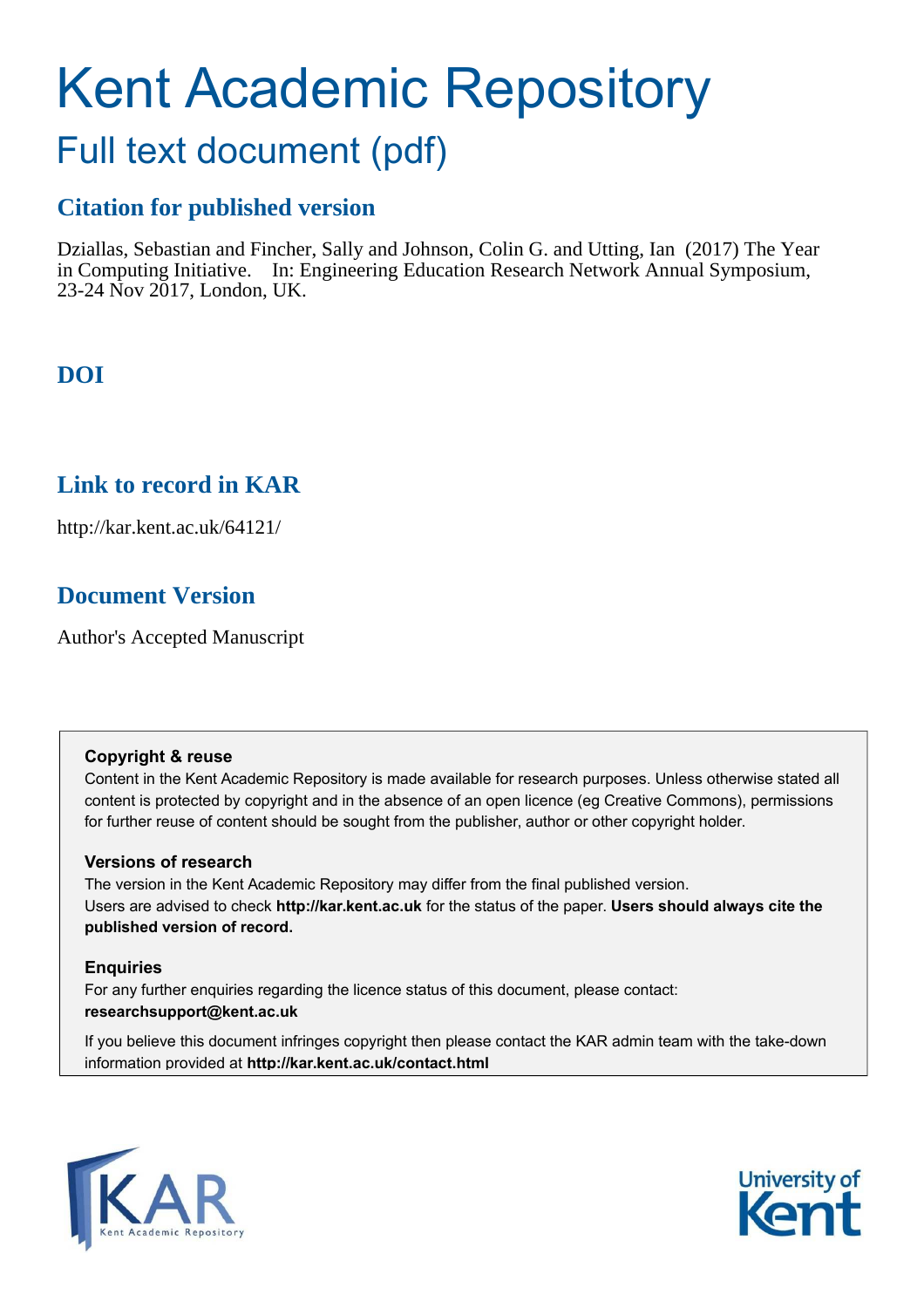## **STRUCTURED ABSTRACT**

### **The Year in Computing Initiative**

Sebastian Dziallas, Sally Fincher, Colin G. Johnson, and Ian Utting University of Kent Corresponding Author's Email: sd485@kent.ac.uk

#### **KEY WORDS: curriculum; student experience; non-traditional students**

#### **SUMMARY**

The *Year in Computing* is a newly launched programme in the School of Computing at the University of Kent that allows students from any discipline (other than computing) to spend a year exclusively studying computing as part their degree. It is a structural innovation that addresses problems of underrepresentation and lack of diversity in Computing in a way that other Schools and Universities can adopt.

#### **CONTEXT**

The Year in Computing is a self-contained year which students take either between their second and third year of study (similar to existing structures for a Year in Industry) or after the third year. The idea of an intercalated year in another subject has origins within the UK in medical schools, who have long encouraged their students to take a year out of undergraduate medical studies to study another discipline (traditionally, a scientific discipline such as biochemistry; but, more recently topics such as medical humanities are offered). Such programmes typically involve students attending a selection of courses alongside earlystage students in that subject. Indeed, one of the precedents for our Year in Computing is a University of Birmingham programme where students are enrolled in existing first/second year Computer Science modules. Our approach is different: students are taught as a separate cohort, with a curriculum focused around a specific, coherent set of technologies, allowing them to reach a high standard of skill with those technologies whilst also learning broad informatics principles.

The programme's curriculum was purposefully designed to focus on the web which exposes students to both frontend and backend technologies. And as students in the programme are taught in a separate cohort, not together with other undergraduate students, all students (regardless of their "home" discipline) take the same modules at the same time, which obviates any scheduling problems. Students who successfully complete the Year in Computing graduate with their original degree title augmented with the designation "with a Year in Computing". While students' results in the Year in Computing appear on their transcript, they do not affect the classification of their degree, which is based purely on their performance in their "home" discipline.

The Year in Computing was first offered in the 2016/17 academic year when some 70 students applied for admission. Of those, 45 students were offered places and 35 started the programme. 40% of the students in this cohort were women. This is extremely unusual for a UK Computing programme, where the proportion of women is more typically 15%. The students in the programme also come from a wide variety of disciplines, including most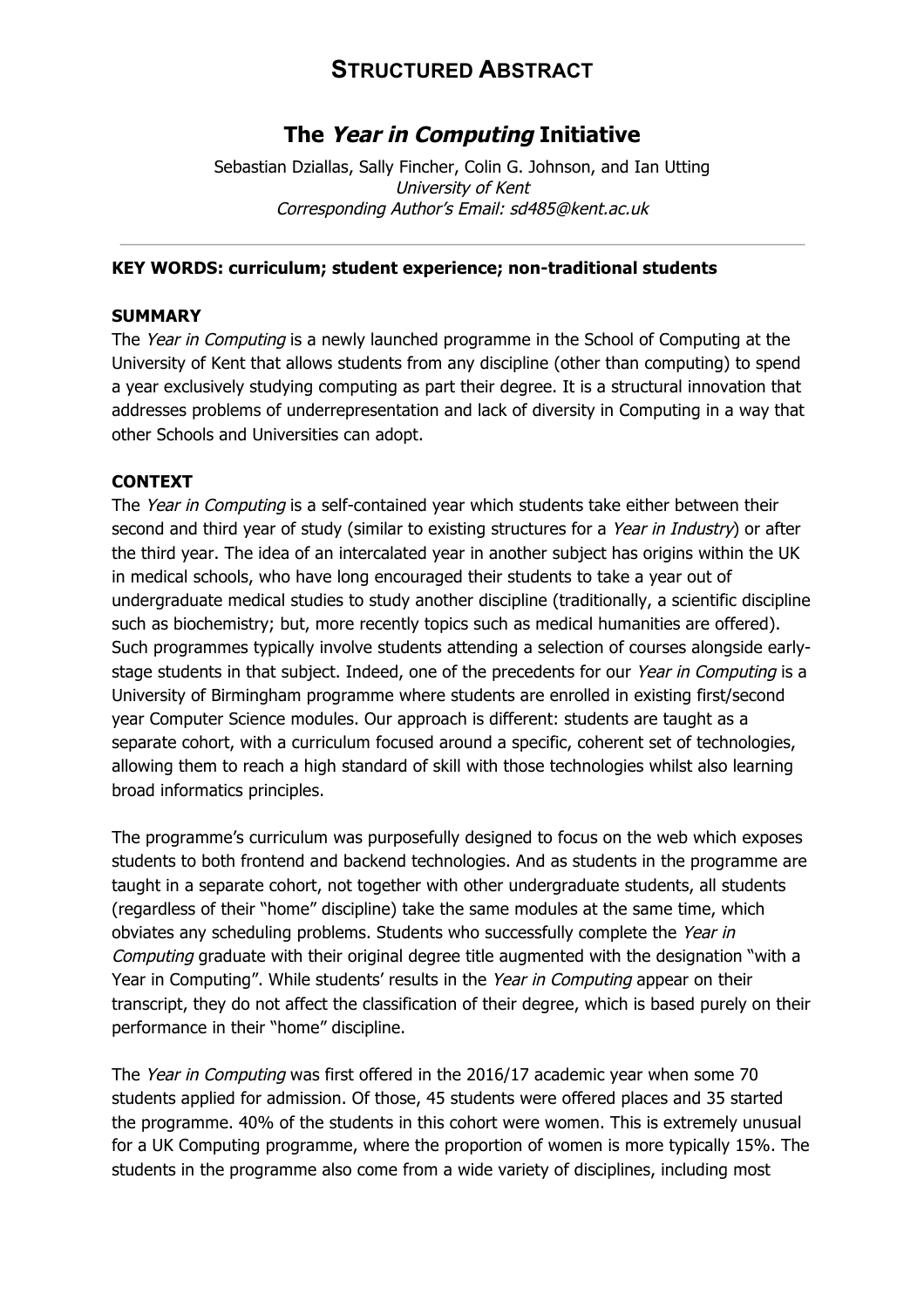Schools at the University, with 47% of the students completing non-STEM degrees. The 2017/18 interviews have just finished with over 90 applications and 50 offers made (and similar proportions of women and students from non-STEM fields), justifying our assumption that this is a sustainable programme.

#### **RATIONALE**

This initiative adds value to existing degrees by offering students from other disciplines the opportunity to develop skills both employers and students are seeking. In doing so, the programme reaches students who would not otherwise have studied computing; it provides an opportunity for students to study computing later in their academic careers without committing to a conversion MSc course.

The model we have developed for the Year in Computing is pedagogically appropriate (students are taught in a cohort and not mixed with other undergraduate students in CS; courses are purposefully designed for the programme) and more sustainable than any given joint-honours offerings which require significant administrative overhead for students from each additional discipline.

#### **AIM AND OBJECTIVES**

We wanted to understand students' motivations for enrolling in the Year in Computing. Why did *these* students choose to study computing now, after having initially decided to study another discipline at university?

#### **METHODOLOGICAL APPROACH**

We draw on the application statements students were asked to submit indicating why they were interested in taking part in the Year in Computing. We also conducted two surveys (using Google Forms and SurveyMonkey), one at the end of each term, to better understand students' experiences in the programme. 12 out of 34 students (35%) responded at the end of the autumn term and 17 students (50%) responded at the end of the spring term. For the most part, these surveys contained questions about students' expectations, their personal and professional goals, and their experiences in the programme to date. We subsequently extracted themes from the free text responses.

#### **EMERGENT FINDINGS**

Students expressed different reasons for enrolling in the programme: some were interested in enhancing their employability (within their home discipline), others wanted to gain an understanding of technical systems. Again others took part to challenge themselves academically and for some it presented the chance to study computing they never had. We have reported an analysis of these themes, as well as the role of students home discipline in influencing their experiences, in [1].

Students also responded positively when asked whether they would recommend the programme to a friend: such indications of Net Promoter Score (NPS) are a highly regarded loyalty metric.